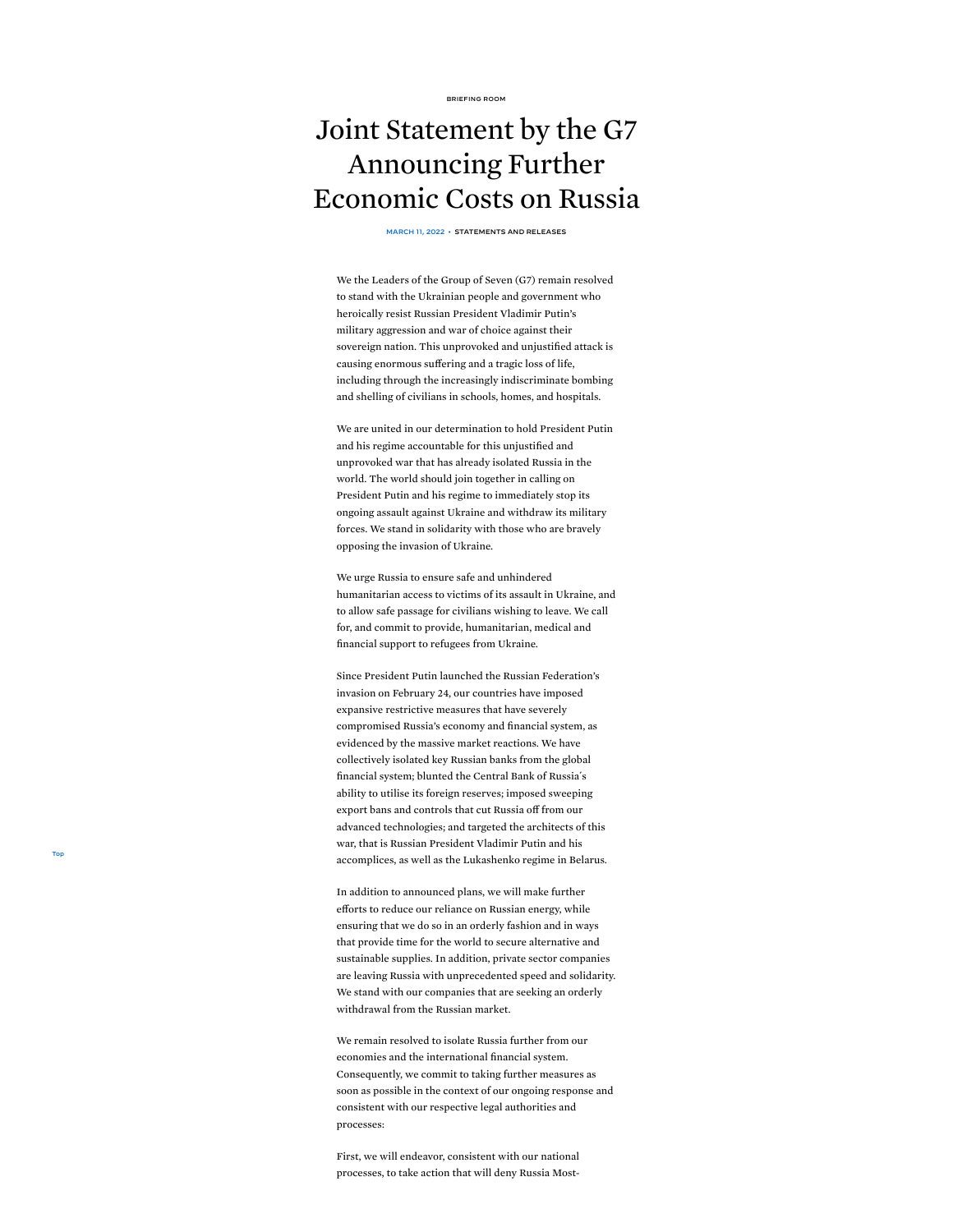Favoured-Nation status relating to key products. This will revoke important benefits of Russia's membership of the World Trade Organization and ensure that the products of Russian companies no longer receive Most-Favoured- Nation treatment in our economies. We welcome the ongoing preparation of a statement by a broad coalition of WTO members, including the G7, announcing their revocation of Russia's Most-Favoured-Nation status.

Second, we are working collectively to prevent Russia from obtaining financing from the leading multilateral financial institutions, including the International Monetary Fund, the World Bank and the European Bank for Reconstruction and Development. Russia cannot grossly violate international law and expect to benefit from being part of the international economic order. We welcome the IMF and World Bank Group's rapid and ongoing efforts to get financial assistance to Ukraine. We also welcome the steps the OECD has taken to restrict Russia's participation in relevant bodies.

Third, we commit to continuing our campaign of pressure against Russian elites, proxies and oligarchs close to President Putin and other architects of the war as well as their families and their enablers. We commend the work done by many of our governments to identify and freeze mobile and immobile assets belonging to sanctioned individuals and entities, and resolve to continue this campaign of pressure as a matter of priority. To that end, we have operationalised the task force announced on February 26, which will target the assets of Russian elites close to President Putin and the architects of his war. Our sanctions packages are carefully targeted so as not to impede the delivery of humanitarian assistance.

Fourth, we commit to maintaining the effectiveness of our restrictive measures, to cracking down on evasion and to closing loop-holes. Specifically, in addition to other measures planned to prevent evasion, we will ensure that the Russian state and elites, proxies and oligarchs cannot leverage digital assets as a means of evading or offsetting the impact of international sanctions, which will further limit their access to the global financial system. It is commonly understood that our current sanctions already cover crypto-assets. We commit to taking measures to better detect and interdict any illicit activity, and we will impose costs on illicit Russian actors using digital assets to enhance and transfer their wealth, consistent with our national processes.

Fifth, we are resolved to fighting off the Russian regime's attempts to spread disinformation. We affirm and support the right of the Russian people to free and unbiased information.

Sixth, we stand ready to impose further restrictions on exports and imports of key goods and technologies on the Russian Federation, which aim at denying Russia revenues and at ensuring that our citizens are not underwriting President Putin's war, consistent with national processes. We note that international companies are already withdrawing from the Russian market. We will make sure that the elites, proxies and oligarchs that support President Putin's war are deprived of their access to luxury goods and assets. The elites who sustain Putin's war machine should no longer be able to reap the gains of this system, [Top](#page-0-0)<br>
Top<br>
infith, we are resolved to fighting off the Russian and<br>
the right of the Russian people to free and unbiase<br>
information.<br>
Sixth, we stand ready to impose further restriction<br>
exports and imports of key goods an